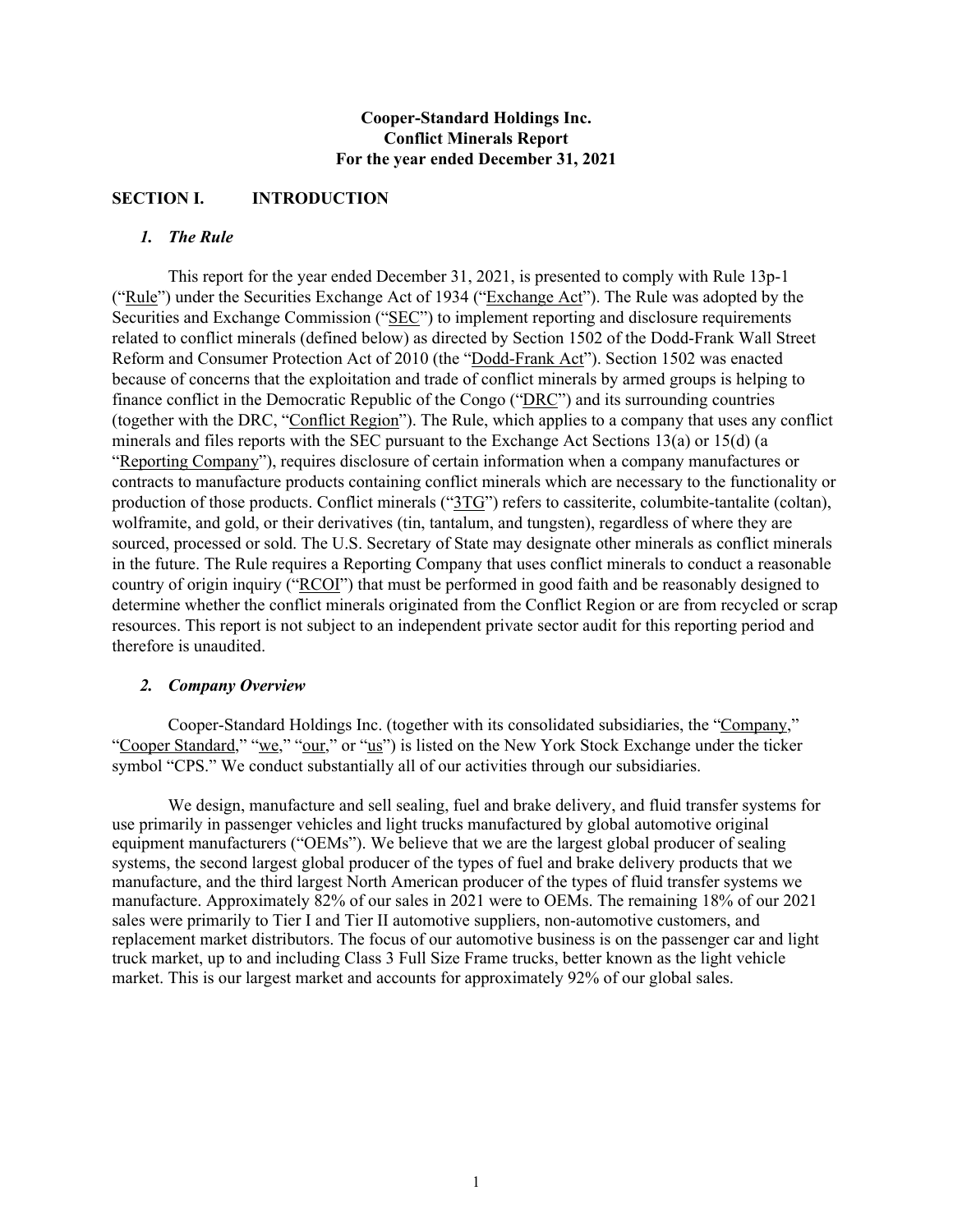### *3. Conflict Minerals Corporate Policy Statement*

 The Company believes in the responsible sourcing of Conflict Minerals. Our goal is to ensure that only conflict free minerals and components are used in the products we buy and manufacture. The Company has adopted a policy in support of these efforts, which is available on our web site at www.cooperstandard.com.

### *4. Reasonable Country of Origin Inquiry*

The principal raw materials for our business include ethylene propylene diene monomer M-Class rubber ("EPDM") and synthetic rubber, components manufactured from carbon steel, plastic resins and components, carbon black, process oils, components manufactured from aluminum, and natural rubber. Like many downstream companies, we do not directly purchase any 3TG and are many layers removed from the smelter(s) or refiner(s) ("SORs") used to process them. Due to the fact that we are many tiers removed from the SORs, it is not feasible to trace conflict minerals after smelting since the refined metals enter our supply chain as small parts of various components. Therefore, we must rely on our direct suppliers, who must in turn rely on their suppliers, to gather and report information about the source and chain of custody of 3TG, if any, in the products they supply to us.

Because of our size, the complexity of our products, and the depth, breadth, and constant evolution of our supply chain, we do not believe it is practicable to conduct a survey of all our suppliers. Therefore, we determined that the suppliers whom we reasonably believe represent the highest risk of supplying us with products or components that do or may contain 3TG from the Conflict Region for the 2021 reporting period (the "in-scope suppliers") are those suppliers of automotive parts or components:

- a. who have reported the presence of one or more conflict minerals in the International Material Data System ("IMDS"); and
- b. the presence of such conflict minerals in their parts could not be attributed strictly to impurities within alloys and/or chemical compounds of 3TG, as determined by a use-case analysis of the data.

Based on the foregoing criteria, we determined that 46 of our direct suppliers are in-scope and that is where we directed our good-faith efforts to determine the country of origin of 3TG in our supply chain. We used the Conflict Minerals Reporting Template ("CMRT"), made available free-of-charge through the Responsible Minerals Initiative ("RMI"), to survey our suppliers. The CMRT is specifically designed to help companies identify 3TG in the supply chain, determine the country of origin, and identify the smelters or refiners used to process 3TG. We believe that surveying in-scope suppliers using the CMRT is a reasonable means of determining whether conflict minerals originated from the Conflict Region or helped finance armed conflict. Based on the results of those questionnaires, we concluded that we could not exclude the possibility that 3TG minerals originated in the Conflict Region and were not from recycled or scrap sources. Therefore, we conducted further due diligence activities described below.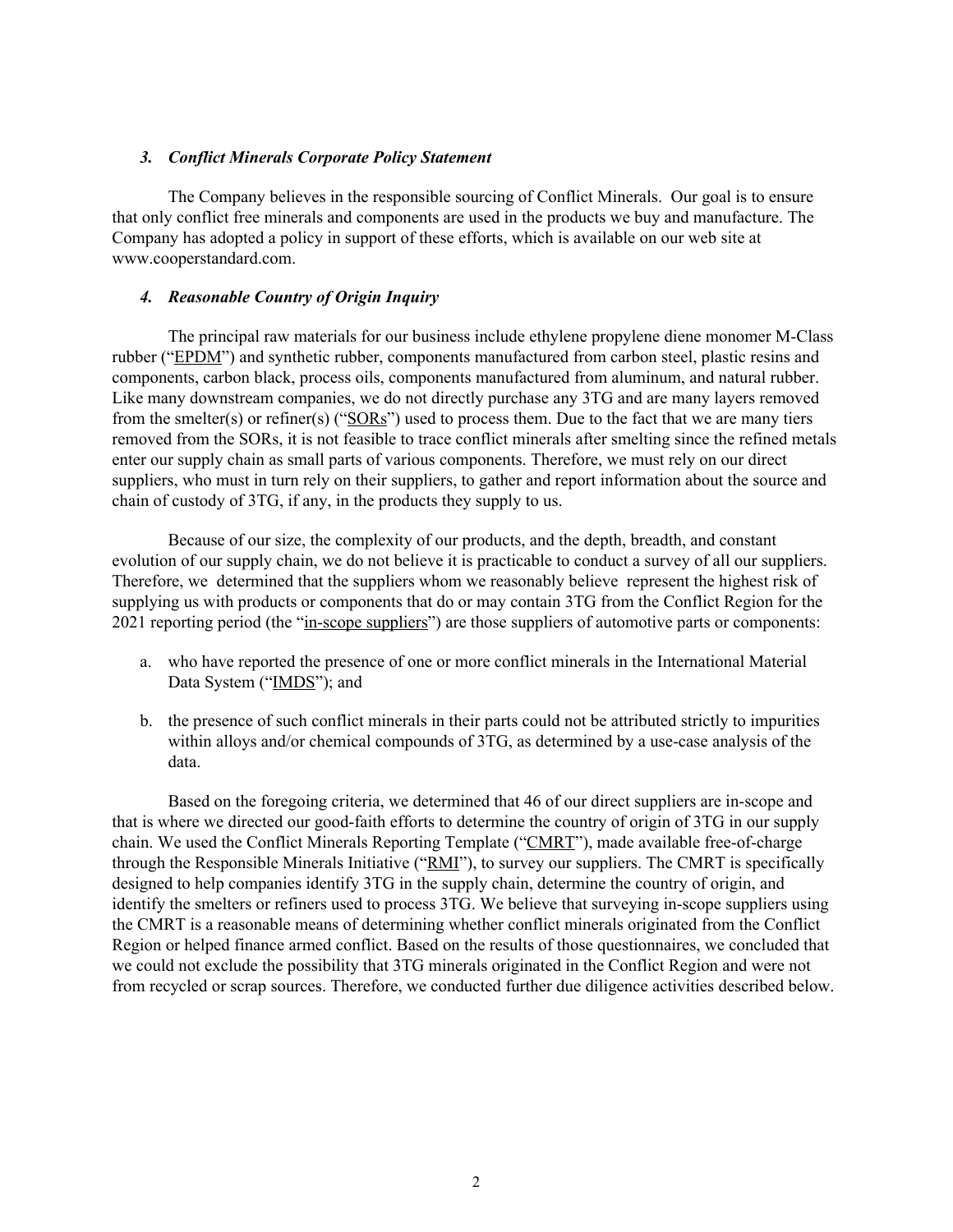# **SECTION II. DUE DILIGENCE PROCESS**

## **A. Design of the Due Diligence Framework**

Our due diligence measures were designed to conform in all material respects with the five-step framework in the Organization for Economic Co-operation and Development ("OECD") *Due Diligence Guidance for Responsible Supply Chains of Minerals from Conflict-Affected and High-Risk Areas* (Third Edition) and the related Supplements for gold and for tin, tantalum and tungsten ("OECD Due Diligence Guidance").

# **B. Due Diligence Performed**

## *1. Establish Strong Company Management Systems*

a. Company Policies

In addition to the Conflict Minerals Corporate Policy Statement referenced above, the Company has adopted the following additional policies that demonstrate and promote our commitment to responsible sourcing, ethical business practices, and social responsibility and sustainability:

- Our global Supplier Code of Conduct requires our suppliers to undertake reasonable due diligence with their supply chains to assure that conflict minerals are being sourced from mines and smelters outside the Conflict Region, or, if sourced within the Conflict Region, from mines and smelters that have been certified by an independent third party as DRC conflict free. To the extent any supplier does not currently have this capability, such a supplier is required to disclose its future plans to do so. Suppliers shall make all disclosures to Cooper Standard upon request and within a timely manner. A copy of the Supplier Code of Conduct is available on our web site at www.cooperstandard.com;
- Our Code of Conduct (the "Code") reinforces our commitment to ethical business practices and our expectations that all directors, officers and employees will adhere to the expected behaviors and will continue to comply with the Code, as well as Company policies, laws, and regulations that apply to their jobs. The Code is available on our web site at https:// www.cooperstandard.com; and
- Our Human Rights Policy reinforces our commitment to ethical and socially-responsible business practices. This policy sets forth our commitment to ensuring our global operations are conducted in a manner that maintains an inclusive workplace where people are voluntarily employed, the unlawful employment or exploitation of children is prohibited, and employee rights and freedoms are respected. We expect that our suppliers and business partners share in this commitment. We communicate these expectations in our employee training programs as well as in our Supplier Code of Conduct. Our Human Rights Policy is available on our web site at www.cooperstandard.com.
	- b. Internal Team Supporting Supply Chain Due Diligence

The Company established a Conflict Minerals Oversight Committee (the "Committee") to design, implement, support, and oversee the conflict minerals program; adopt RCOI and due diligence guidelines; and otherwise identify, assess, and respond to risk in our supply chain. The Committee members include the following executive and non-executive, cross-functional, subject-matter experts: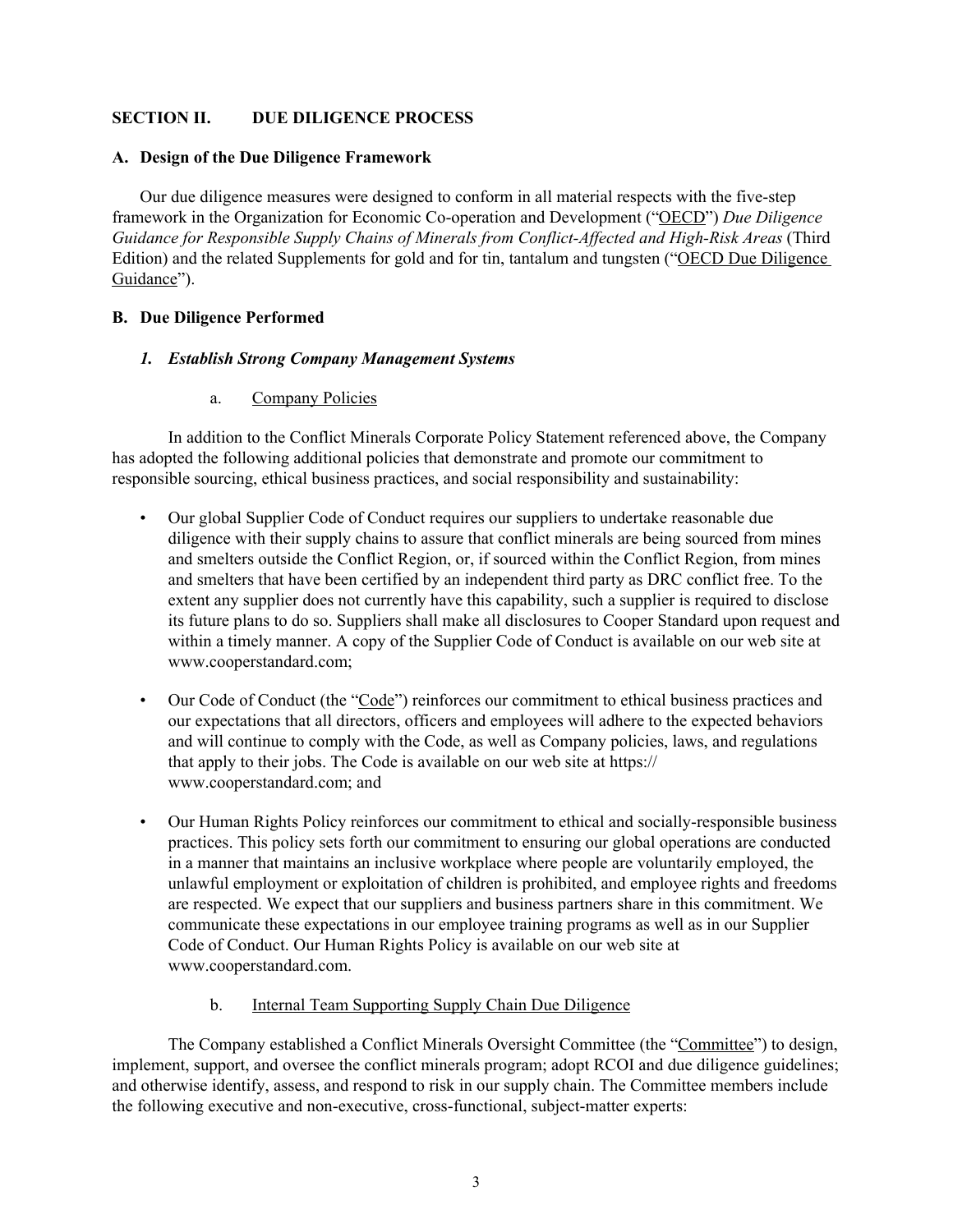- Senior Vice President, Chief Legal Officer & Secretary ("Executive Sponsor")
- Vice President, Global Health, Safety & Environment ("HS&E")
- Director, Supply Chain and Purchasing
- Senior Manager, Global Sustainability & Chemical Compliance, HS&E

The Committee established a "Core Team" to carry out the day-to-day management of the conflict minerals program. The Core Team is responsible for sending CMRTs to our suppliers, collecting and evaluating their responses, following up with suppliers who have provided inadequate or incorrect information, sending reminders to suppliers who have not responded, monitoring and tracking the status of responses, and then rolling up the reports to the Company's customers. The Core Team reports on the status of the conflict minerals program to the Committee through internal communications and/or meetings. The Committee, in turn, reports its findings to the Executive Sponsor, as necessary.

#### c. Establish a System of Controls and Transparency

#### *i. Participation with Industry Groups*

Because we do not have a direct relationship with any SORs, it is difficult to identify actors upstream from our direct suppliers. Therefore, we engage and actively cooperate with other major manufacturers in the automotive industry with whom we share suppliers or other downstream companies with whom we have a business relationship. We support the RMI as a paid member. The RMI has designed and manages the Responsible Minerals Assurance Process ("RMAP") to identify the SORs that process 3TG minerals and independently audits those smelters and refiners to validate those that source only conflict-free 3TG minerals. Through our membership, we have benefited from access to RCOI and smelter validation data, information regarding sourcing initiatives and regulatory developments, and valuable tools, such as the CMRT, and other resources that we use to enhance our conflict minerals program. Through our membership in the RMI, we have also joined the Smelter Engagement Team. Through our membership with RMI, we also support the ITRI Tin Supply Chain Initiative (iTSCi) program, which provides an in-region verification and due diligence system and whose efforts are monitored and reported on in the RMI monthly meeting.

We engage with and actively participate as a member of several other industry associations, particularly the Automotive Industry Action Group ("AIAG"). We are also represented on AIAG's Conflict Mineral Work Group. The initiatives of AIAG and its Conflict Minerals Work Group include efforts to improve supply chain transparency and compliance with the conflict minerals reporting requirements; development of best practices for conducting due diligence, supply chain engagement and reporting; development of common standards and reporting tools; engagement with SORs to promote conflict-free validation programs; and provision of training and awareness.

We also actively participate, as a paid member, in the Manufacturers Alliance for Productivity and Innovation ("MAPI"), including MAPI's Sustainability Council, which provides us, among other things, with the opportunity to learn how manufacturers outside of the automotive industry are identifying and mitigating risk in the supply chain and further improve our due diligence and reporting practices.

## *ii. Digital Information Sharing*

Through our membership with RMI, we support extending digital information-sharing systems. Membership in RMI gives us access to RCOI data associated with facilities that are validated through the RMAP and that data provides access to 3TG sourcing countries, which can support companies' decisions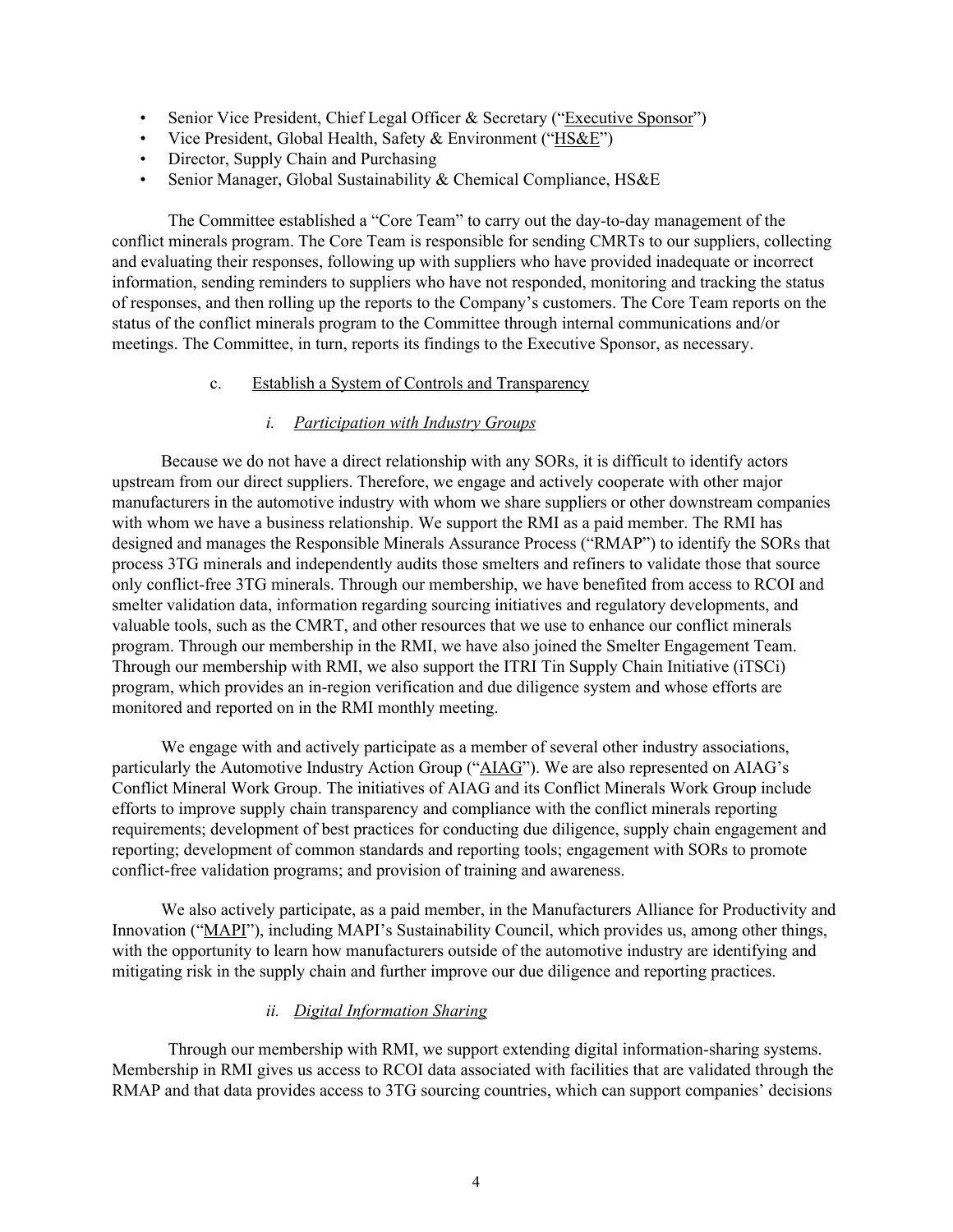and disclosures to affirmatively support responsible sourcing from conflict-affected and high-risk areas. Our membership also provides us with access to the RMI Smelter Database, which contains information about companies in the 3TG supply chain. It also provides us with access to insight, tips, and a likeminded community of industry professionals and issue experts. We are able to get the latest information about the developments on regional issues, various sourcing initiatives, regulatory schemes, and more. We use the various tools and resources provided by RMI, including the CMRT used by companies from a wide range of industries to disclose and communicate about smelters in their supply chains.

Many manufacturers, including us, use the iPoints Conflict Minerals Platform ("IPCMP"), a tool available online that supports digital information sharing. It allows companies to gather, review, and respond to information requests up and down the supply chain, and enables companies to fulfill the requirements of collecting, managing, aggregating, and reporting conflict minerals information for their customers and government and regulatory agencies. IPCMP also maintains a list of smelters/refiners, which is continuously updated according to information made available through RMI.

We urge our suppliers to join IPCMP to submit responses, send and receive communications during the disclosure process, and in general to increase the speed and accuracy of the conflict minerals reporting process. We also give suppliers an option to submit their information through email if they do not want to use IPCMP. The information is extracted from the email and entered into IPCMP manually and matched to our original request.

### d. Strengthen Company Engagement with Suppliers

In the main, our contracts with customers and suppliers are long-term and cannot be modified until renewal, and in some cases, our customer contracts are "directed-source" contracts, meaning we are required to use those suppliers selected by our customer. Therefore, we do not have meaningful leverage over upstream suppliers or others in the supply chain except through our membership in organizations such as RMI.

Through our paid membership with RMI, we have the opportunity to shape industry response to conflict mineral reporting requirements and other expectations from stakeholders. It allows us to have access to insight, tips, and a like-minded community of industry professionals and issue experts developing solutions by companies for companies. We also benefit from facilitated engagement with stakeholders, including civil society organizations, socially responsible investor groups, governments, and multilateral institutions to ensure our company has all the relevant perspectives to help us make choices about our supply chain practices.

 As stated above, we have also adopted a Supplier Code of Conduct, which reinforces our expectation that our suppliers will undertake reasonable due diligence with their supply chains to assure that conflict minerals are being sourced from mines and smelters outside the Conflict Region or, if sourced within the Conflict Region, from mines and smelters that have been certified by an independent third party as DRC conflict free. To the extent any supplier does not currently have this capability, we require our suppliers to disclose their future plans to do so. Suppliers are required to make all disclosures to Cooper Standard upon request and within a timely manner.

### e. Grievance Mechanism

Employees and suppliers can report violations of our policies on a confidential basis through an independent third-party service called Ethics Point. There are a number of ways to make a report, and these are set forth in the Code and are also available at www.cooperstandard.com.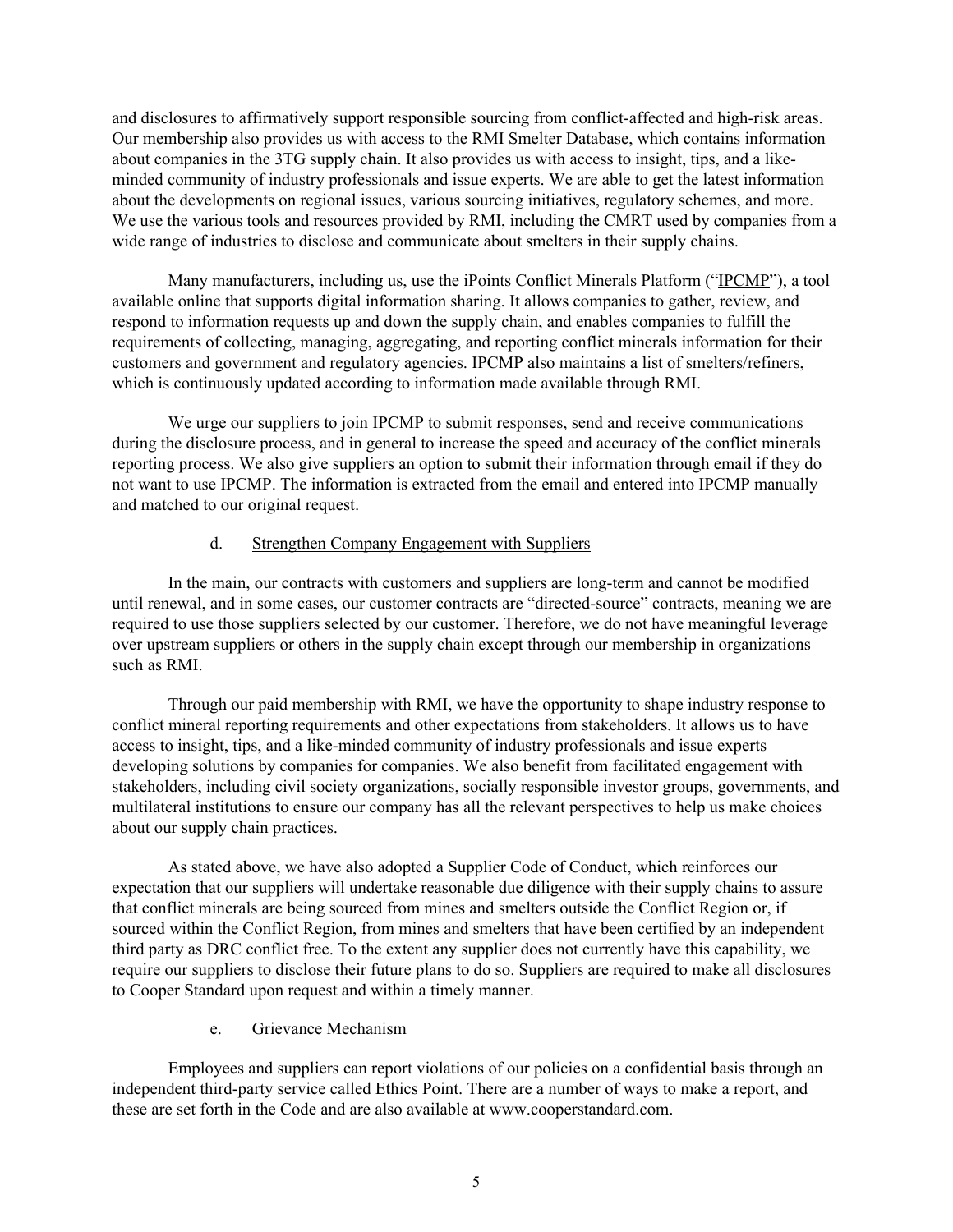### *2. Identify and Assess Risk in the Supply Chain*

Due to our size, the complexity of our products, the depth, breadth, and constant evolution of our supply chain, and the fact that we are many tiers removed from the SORs, it is impracticable to trace conflict minerals after smelting since the refined metals enter our supply chain as small parts of various components. In order to overcome these practical challenges, we use the CMRT and IPCMP to collect information from our suppliers about the origin and source of the conflict minerals in their supply chains. The red flags generated by IPCMP, as well as the "Guide for Conflict Minerals Reporting to the Automotive Industry" (the "AIAG Guide") published by the AIAG, help us identify and assess risk in the supply chain. By using the foregoing resources, we are able to measure the completeness of the data we receive and keep track of the suppliers, in both number and percentage, who responded with acceptable CMRTs, who provided incomplete or inconsistent responses, or who failed to respond at all. This data also allows us to monitor improvement over the prior years. Through our paid membership with RMI, we help to fund the ability to engage SORs and identify system-level gaps, such as lack of due diligence capacity in certain regions or SORs not participating in industry schemes; identify the scope of the risk assessment of the mineral supply chain; assess whether the SORs have carried out all of the elements of due diligence recommended by the OECD Due Diligence Guidance; and, where necessary, carry out joint spot checks or audits at the mineral smelter or refiner's own facilities.

#### *3. Design and Implement a Strategy to Respond to Identified Risks*

As mentioned above, the Committee has designed a risk management plan through which our conflict minerals management program is implemented, managed, and monitored. The Core Team engages and participates in industry-driven programs, tracks supplier due diligence results, submits reports to our customers, and reports the status of the findings to the Committee. The Committee, in turn, reports its findings to the Executive Sponsor as necessary.

The Core Team conducts RCOI and due diligence on in-scope suppliers using the CMRT and assesses those responses using the AIAG Guide. We urge our suppliers to use IPCMP to submit responses and send and receive communications during the due diligence process. We inform them that written instructions and online training are available through IPCMP's and AIAG's web site links. We also give suppliers an option to submit their information through email if they do not want to use IPCMP. The information is extracted from the email and entered into IPCMP manually and matched to our original request.

The Core Team analyzes each and every answer for completeness or inconsistencies within the data reported in the template versus the data reported in IMDS. They use the red flags automatically generated within IPCMP and the AIAG Guide to evaluate responses and highlight areas that require additional due diligence. They follow up directly with the suppliers who cannot definitively answer these questions, fail to identify smelters, or who fail to respond at all. They use a system of reminders generated through IPCMP to prompt suppliers to respond, and, if necessary, we escalate the matter to our buyers who are asked to reach out to their sales contacts to obtain a response.

The Core Team continues in this manner until they are satisfied that the suppliers have conducted their due diligence and have answered all of the questions to the best of their knowledge, information, and belief. By virtue of our paid membership with the RMI, the Core Team is able to validate the accuracy and completeness of the SORs identified by in-scope suppliers by comparing the list of such SORs against the RMI list of processing facilities that have received a "compliant" or other designation under the RMAP. They are also able to monitor whether SORs demonstrated improvement in their due diligence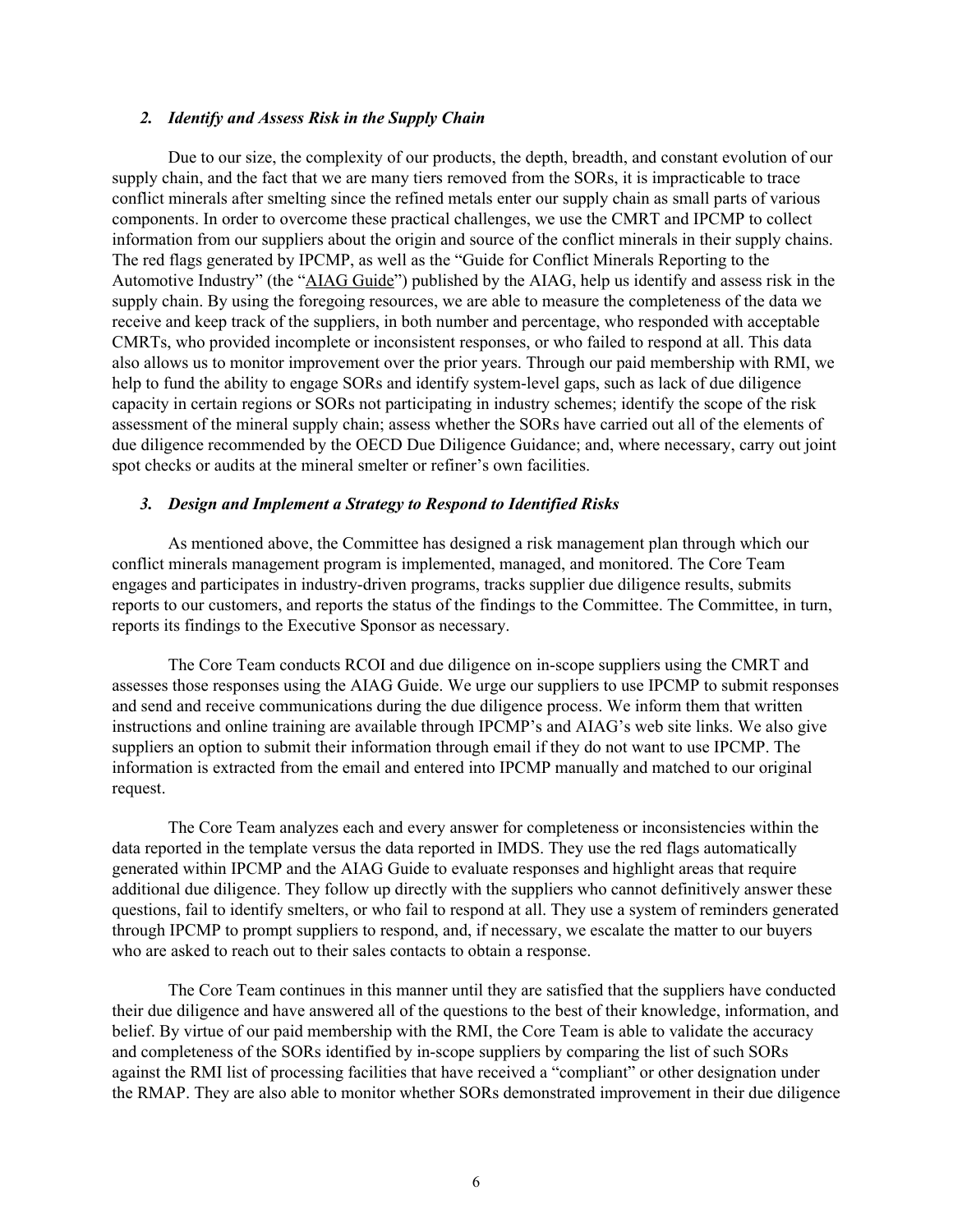practices. Through our membership with RMI, we support the ITRI Tin Supply Chain Initiative (iTSCi) program, which provides an in-region verification and due diligence system and whose efforts are monitored and reported on in the RMI monthly meeting.

# *4. Carry Out Independent Third-Party Audit of Supply Chain Due Diligence at Identified Points in the Supply Chain*

We do not have a direct relationship with SORs and do not perform or direct audits of these entities within our supply chain. However, through our paid membership in RMI, we support smelter audits through RMAP and similar programs.

### *5. Report Annually on Supply Chain Due Diligence*

We report the five steps of OECD due diligence and the results of our supply chain due diligence efforts annually by filing with the SEC a Form SD and a Conflict Minerals Report, if necessary. The Conflict Minerals Reports are posted on our company web site at www.cooperstandard.com.

# **SECTION III. DUE DILIGENCE RESULTS**

### *1. Survey Results*

We conducted a survey of 46 in-scope suppliers using the CMRT described in the RCOI section above. We reviewed each response against a number of criteria. These criteria included untimely or incomplete responses, as well as inconsistencies within the data reported in the template versus the data reported in IMDS. We utilized the AIAG Guide and the red flags automatically generated within IPCMP to help us evaluate responses and highlight areas that required additional due diligence. We worked directly with these suppliers to provide acceptable CMRTs.

 Of the 46 in-scope suppliers surveyed, 7 were eliminated due to further analysis of our purchasing records. Of the remaining 39 in-scope suppliers, 21 indicated that at least one of the minerals were sourced from the Conflict Region.

## *2. Efforts to Determine Mine or Location of Origin*

We have determined that the most reasonable efforts we can make to determine the mines or locations of origin of the 3TG in our supply chain is by sending CMRTs to our direct suppliers, asking them to obtain this information from their direct suppliers, and so on up the supply chain until we receive acceptable CMRTs; through our paid membership in RMI; and through our participation in the AIAG Conflict Minerals Work Group.

### *3. Smelters or Refiners*

Survey responses identified 324 SORs in our supply chain. We compared them against the list of SORs listed by RMI and determined that 270 of the 324 (or 83.3%) of the smelters identified are recognized as being conflict-free or cooperating in the audit process to become conflict-free. The other 54 SORs identified were flagged by the RMI smelter analysis tool provided to members as requiring outreach, and we sent them letters urging them to participate in the RMAP. Nine (9) of the flagged smelters have been deemed to be non-conformant. Specific due diligence communications were sent to 4 suppliers, who reported these non-conformant smelters, requesting they escalate their due diligence accordingly.